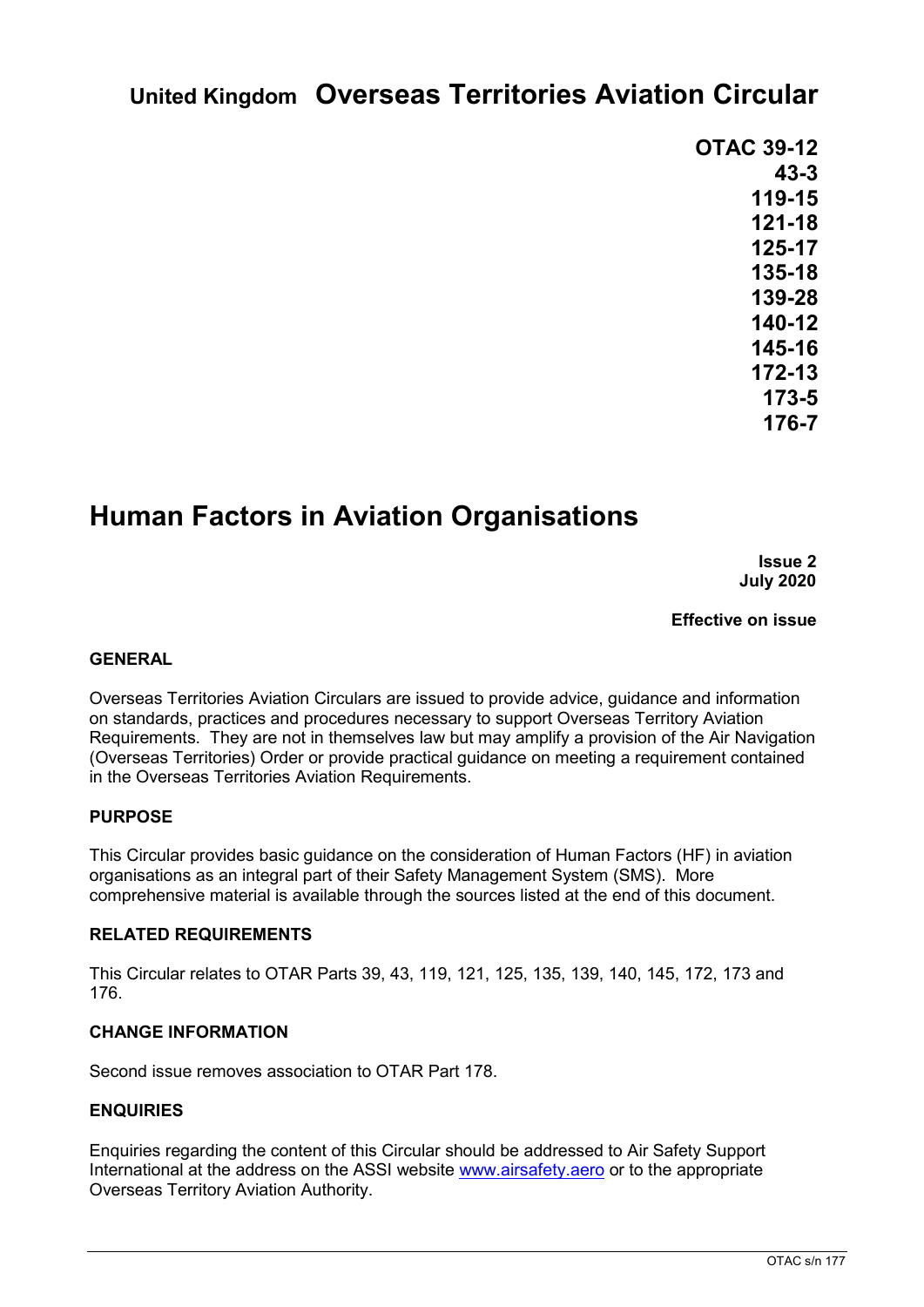### **CONTENTS**

| -3                                                    |                                                       |  |  |  |
|-------------------------------------------------------|-------------------------------------------------------|--|--|--|
| $\overline{4}$                                        |                                                       |  |  |  |
| -5                                                    |                                                       |  |  |  |
| -6                                                    |                                                       |  |  |  |
| $\overline{7}$                                        | SELECTION AND TRAINING OF SAFETY CRITICAL PERSONNEL 7 |  |  |  |
| -8                                                    |                                                       |  |  |  |
| 9                                                     |                                                       |  |  |  |
| APPENDIX A - EXAMPLE OF A CHANGE MANAGEMENT PROCEDURE |                                                       |  |  |  |
| 10                                                    |                                                       |  |  |  |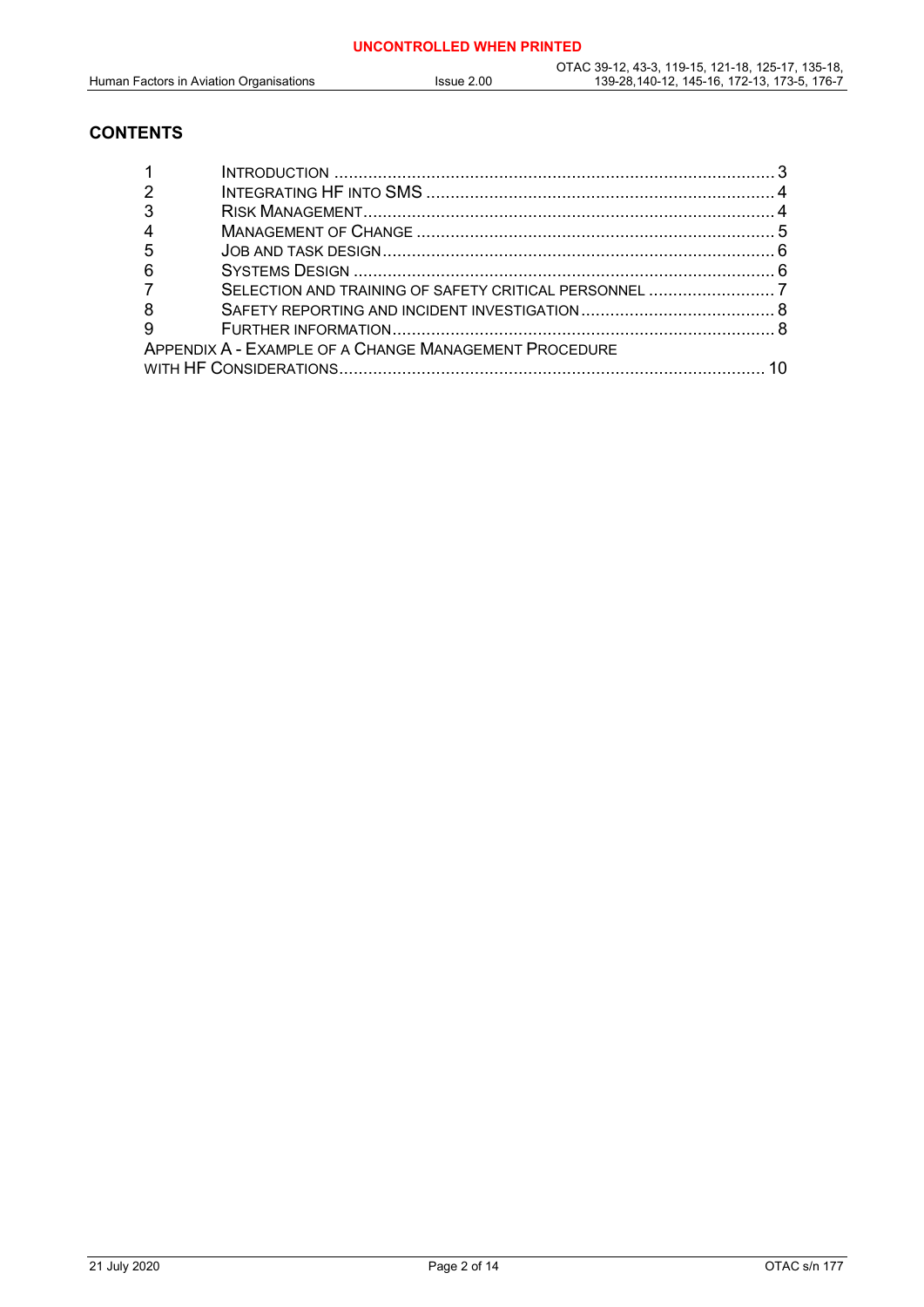# **1 Introduction**

HF is recognised by ICAO as increasingly important in the drive to improve aviation safety. HF occurs in virtually all aspects of civil aviation including, for example, design/operation of aircraft and equipment, aircraft maintenance and provision of air traffic services. Areas which are receiving increased attention include organisational issues, safety management concepts and learning from incident data. A number of OTARs require that HF is considered within the operation and the purpose of this OTAC is to provide general guidance on specific areas where HF may be of significance and how it may be integrated into the SMS.

HF is a complex subject and many models have been produced to help break it into easier to understand areas. One such model is  $PEAR<sup>1</sup>$  $PEAR<sup>1</sup>$  $PEAR<sup>1</sup>$  which we will use as an example:

**P** stands for people, with all our capabilities and limitations. It includes our senses, physical characteristics and capabilities, such as memory, communication styles, decision making, supervision and teamwork skills. It also includes our interactions with other people. People need to be suitable to complete a particular task. Suitability includes technical training, but also includes HF considerations such as fatigue, stress and physical abilities to be in the work environment. Considering HF should be part of any review of people's competence, supervisory abilities, briefing needs, leadership skills and the requirements of individuals as they complete their work.

**E** stands for the environment in which the work is done, not just the physical environment, but also the organisation itself. The physical environment includes lighting, temperature, noise levels, and time of day. The organisational environment covers issues such as supervision, pressure (time, commercial etc), organisation and safety culture and existing organisational norms and how these will affect individual and team performance and potential for error. The organisation's environment also covers the leadership shown and the effectiveness of management in supporting positive safety behaviours.

**A** represents the actions people perform that are necessary to complete the job efficiently and safely. The actions required for a job need to be understood to help identify any specific areas that might increase the risk of error, such as ambiguous information, or complex tasks that need specialist skills and knowledge. A list of actions can be aligned with a Job Task Analysis (JTA) process which identifies the knowledge, skills and attitudes necessary to perform each task in a given job. The JTA also helps identify what training, instructions, preparation and task management are necessary.

**R** is for the resources needed for the job. They can be defined as anything that personnel need to get the job done and can be physical items such as spares and technical manuals, as well as less tangible elements such as time and availability of training. An important aspect of considering resources is identifying the areas where they are deficient, including design, application and lack of resource.

When considering HF within an aviation organisation, the four topic areas may be of relevance or not, depending on the nature of the assessment and, when they are present, they are likely to be inter-connected rather than standing alone.

<span id="page-2-0"></span> <sup>1</sup> Dr Bill Johnson, Dr Michael Maddox. 'A Model to Explain Human Factors in Aviation Maintenance' – Aviation News April 2007.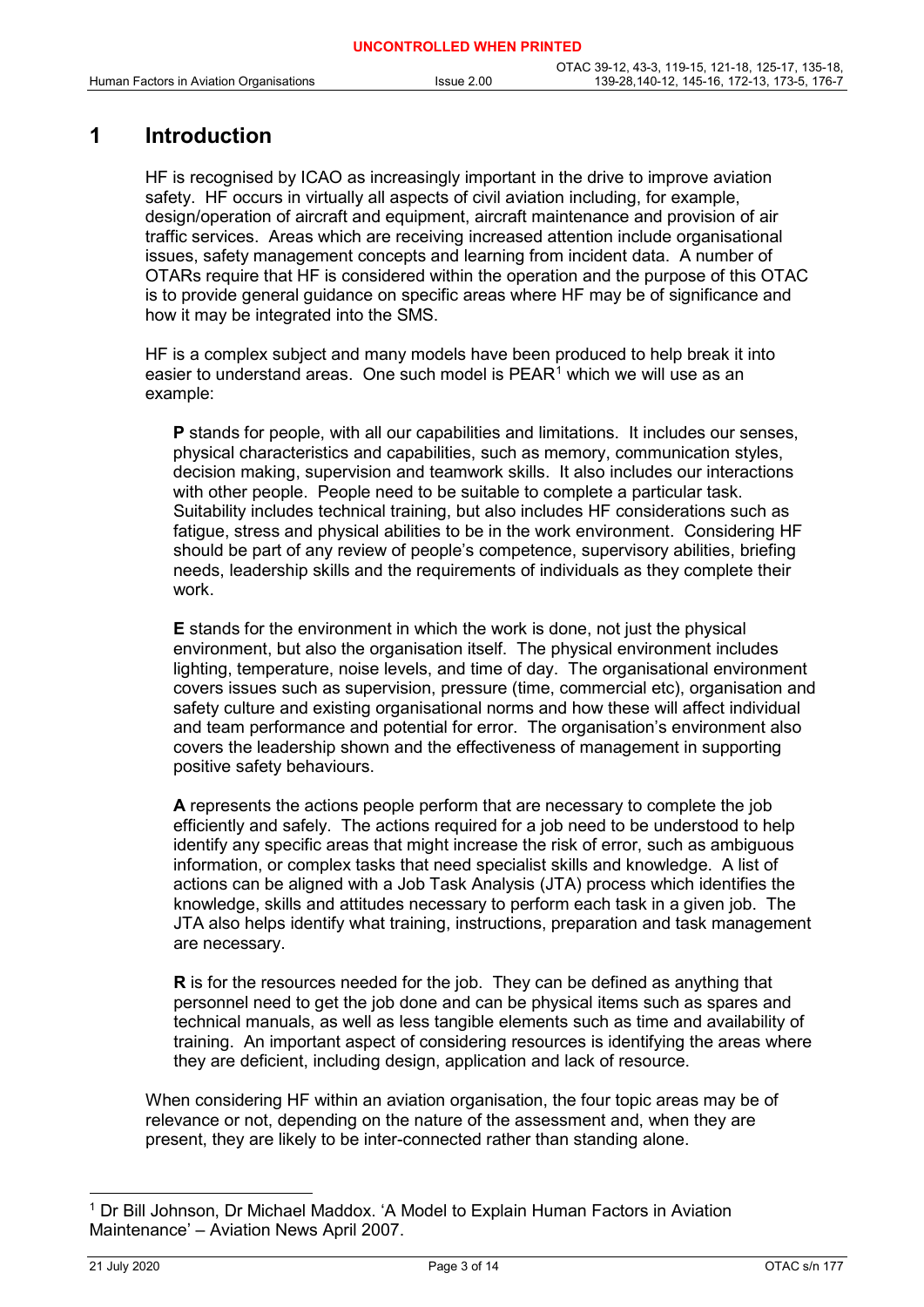# **2 Integrating HF into SMS**

As all organisations work in accordance with an SMS, integrating consideration of HF into these existing processes and procedures ensures that a methodical identification and analysis of relevant HF issues is undertaken, and that the application of appropriate tools, methods and measures to address such issues is achieved. It also provides the means by which an organisation can adequately document, monitor and demonstrate that HF has been considered.

HF should be considered in the following elements of the SMS, for example:

- risk management
- management of change
- job and task design
- systems design
- selection and training of safety critical personnel
- safety reporting and incident investigation

### **3 Risk Management**

Including HF within risk management allows an organisation to determine where it is vulnerable to human performance limitations and SMS documentation should clearly demonstrate how human factors have been considered in the management of risk.

Various aspects of human performance including the potential for human error should be considered when identifying, assessing and controlling hazards. Consideration of the following HF aspects may assist in identification of issues:

- Identifying **all** the people who interact with the system, not just the obvious ones
- Recognising reasonably foreseeable non-compliances with standard operating procedures (are there opportunities for taking shortcuts?)
- Paying particular attention to abnormal or infrequent modes of operation (how will people cope?)
- Solutions that support the detection, correction and management of errors
- Fatigue, especially if change is involved

Control measures for managing potential and actual human error may include modifying aspects of the following areas:

- Equipment design and usability
- Task and job design
- Workplace design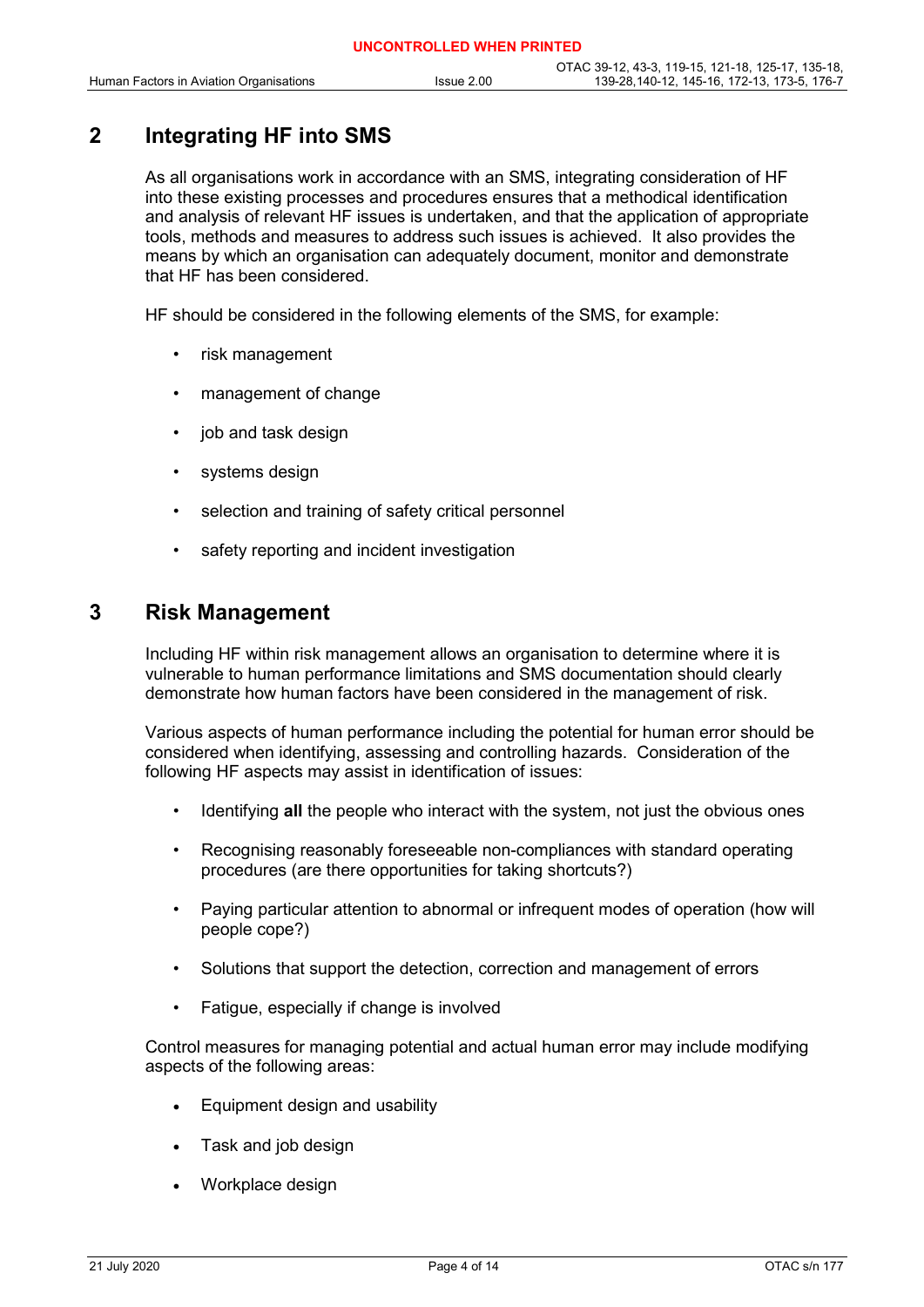- Procedures and training
- **Communication**
- Team work
- Supervision and monitoring

### **4 Management of Change**

The purpose of integrating HF into the management of change is to minimise potential risks by specifically considering the impact of the change on the people within the system. Change has the potential to introduce new, or exacerbate pre-existing, HF issues. For example, changes in equipment, procedures, work organisation or work processes are likely to affect human performance as people adapt to a new environment.

The potential impact of a change on human performance should be assessed including consideration of any transition period. Any HF issues identified should be clearly documented and the management of these issues should be integrated into the change management plan.

Consideration of the following may assist:

- Identification of all those affected by the change who have the potential to impact safety
- Identification of how roles and tasks will be affected by the change:
	- If the task is to be replaced by automation, consider the effects of this on the other people within the system
	- $\circ$  How the people involved will now interact with the new process or equipment
	- o What trialling of the process, if appropriate, has been completed
	- $\circ$  How the service provider will monitor and check the effectiveness of the change in actual operation
- Identification of the risk to human performance associated with the change including resistance to change

Control measures for managing HF within the change process may include:

- Amending equipment design/layout
- Revising task and job design completing new JTAs
- Alterations to the workplace which may be physical and/or procedural changes
- Introducing new procedures and delivering training
- Communications involving staff in the change planning and keeping people informed
- Adequate transition planning and time allowed for the transition
- Supervision and monitoring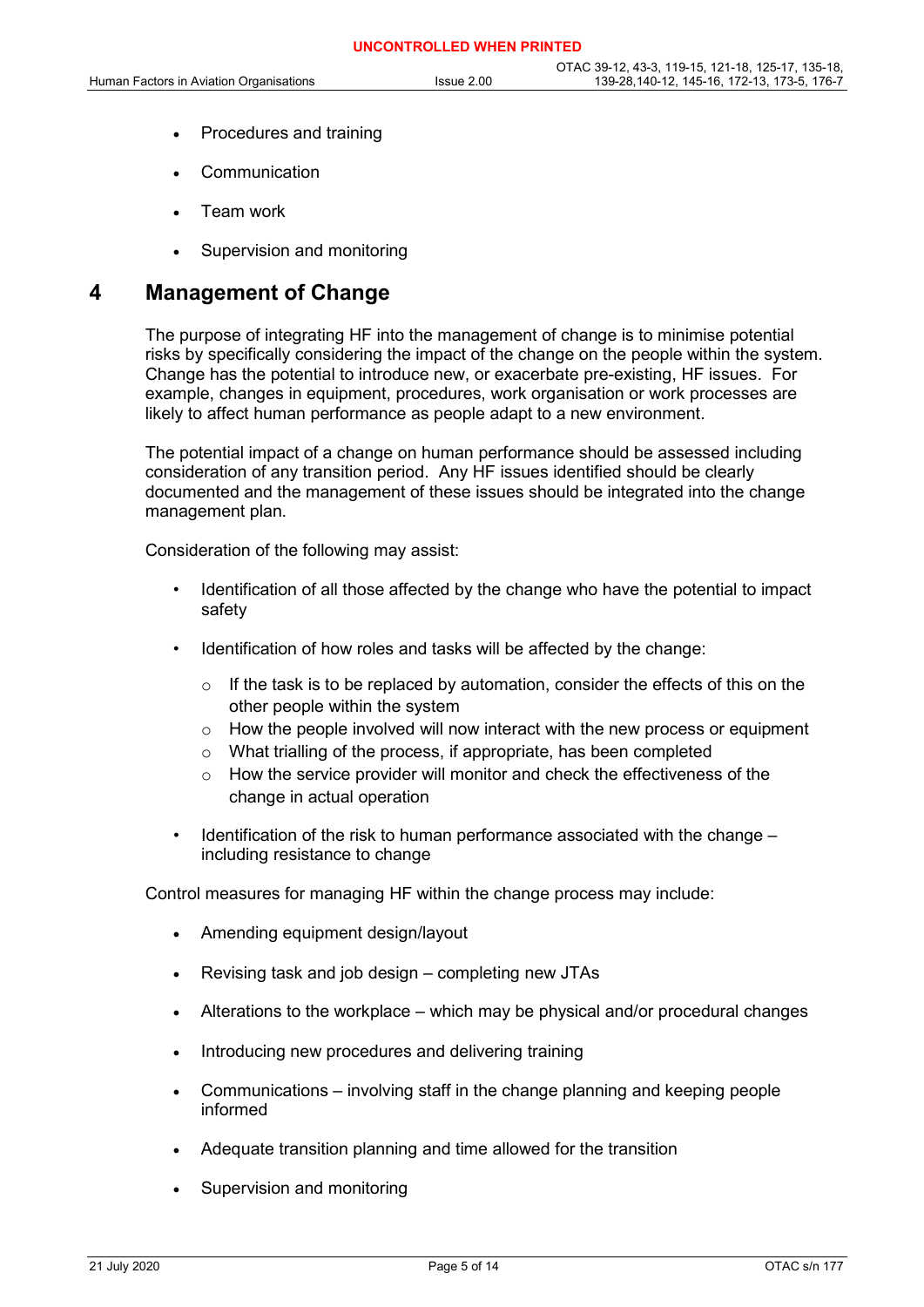# **5 Job and task design**

Job and task design can contribute to system safety. Improving the design of jobs and tasks, and the workspaces in which they are performed, can significantly improve human performance and reduce the potential for human error.

Task design is essentially about matching the person and the task – making sure that tasks and activities are appropriate and suited to the human operator's or team's capabilities, limitations and personal needs. For example, tasks that involve excessive time pressure, complex sequences of operations, reliance on memory, are physically or mentally fatiguing etc are likely to have a negative impact on performance.

Consideration of the following may assist:

- Identification of safety critical tasks, and those who perform them
- Looking at the task objectives, sequences and actions to be performed
- Structuring the task so it supports safe performance by the individual or team
- Looking at the working environment to ensure that it supports safe performance of the task

Control measures for managing HF issues within job and task design may include:

- New procedures and rules
- Different equipment, tools and materials
- Suitable Human Machine Interfaces (HMI)
- Information and communication requirements
- Manning and workload
- Workspace changes
- Capability and skill requirement changes
- Changes to team structures
- Different rostering of staff

## **6 Systems Design**

The design of safety-related systems should consider human capabilities and limitations, both physical and cognitive, and be suitable for the tasks assigned to staff. Systems can include organisational structures, such as a new SMS, just as much as a new physical system, such as a replacement ATC tower.

Many aspects of a physical system or equipment design are already established when introduced within an organisation. However, HF can still be considered by:

• Assessing the usability and practical applications of systems prior to procurement to ensure the "right fit" early on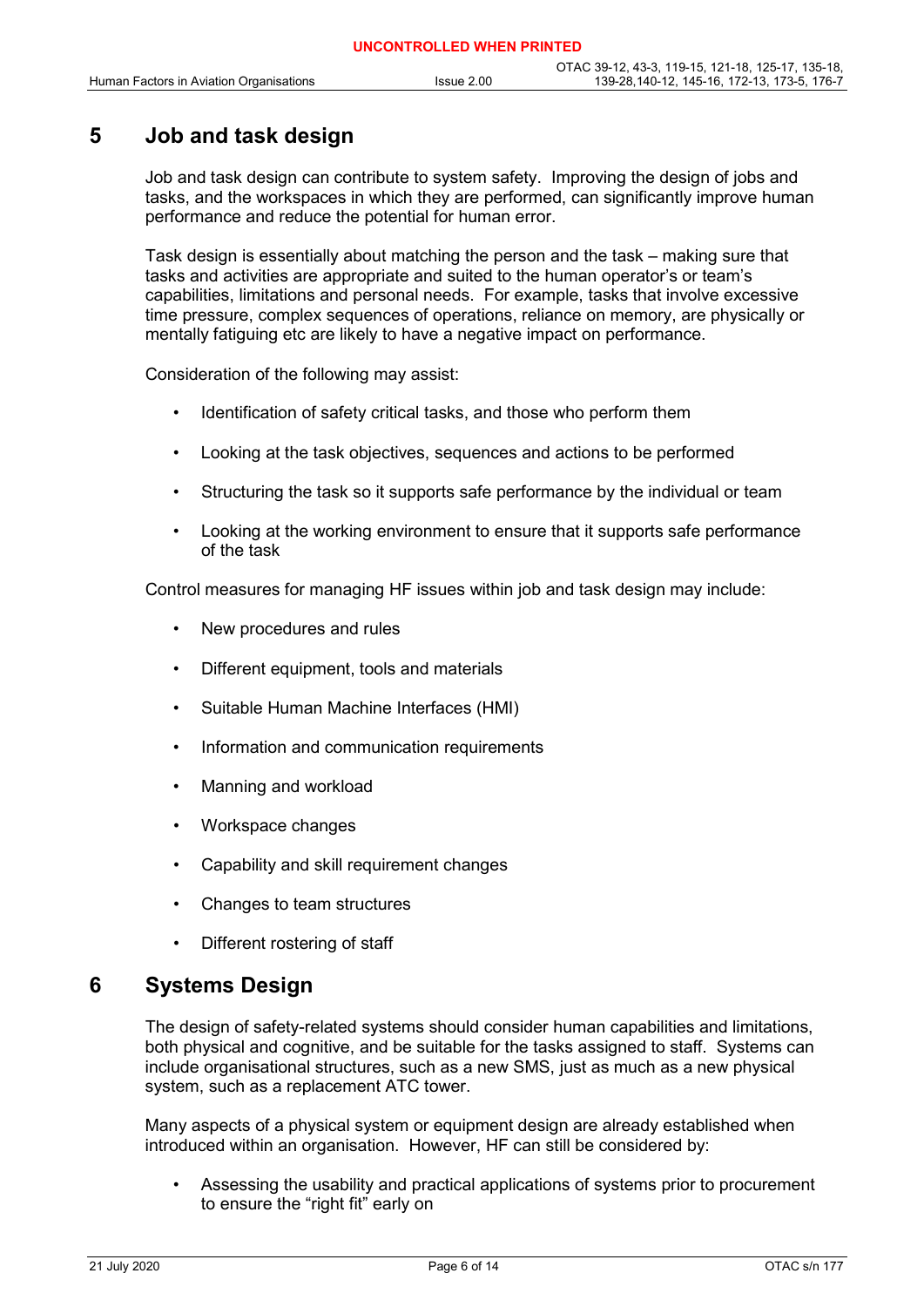- Identifying, where possible, all the ways that people may potentially interact with the proposed system then making a procurement that will be tolerant of errors that operators may be likely to make
- Understanding the likely training that will be required for staff who will interact with the new system

Prior to installation/implementation, the following HF aspects should be considered:

- Accommodation of people's physiological needs and physical constraints eg being able to reach equipment easily
- Ability to function effectively within the actual work environment to achieve the task objectives
- Ensuring that information is available and clearly communicated to support people in gaining confidence in the new system eg what training they will receive and familiarisation opportunities
- Positioning of new equipment to facilitate ease of use and, in the case of electronic displays, be unaffected by glare

## **7 Selection and training of safety critical personnel**

It is important to identify and assure the adequacy of training and competency of staff performing critical functions directly affecting safety.

Consideration of the following may assist:

- Defining the competencies for a role in a Job Description (JD) so that suitable staff can be selected and trained based on these competencies
- Where staff are already in post and there is a change of role competency requirements completion of a Training Needs Analysis (TNA) to identify any training needs
- Creation of training plans that are objective-based and allow staff to become, or retain competence

Control measures for managing HF issues through training and selection could include:

- Making people aware of their likely performance variability, capabilities, limitations, and biases
- Providing methods by which people can then optimise their fitness for duty, and manage their performance in the workplace
- Supporting the development of peoples' abilities to assess and analyse risks, and to make decisions in situations that require trade-offs between conflicting goals
- Supporting people in acquiring the understanding and means for effective communication, coordination and leadership required for optimal performance in group settings
- Conducting training in environments designed to promote knowledge and skill acquisition and adapted to the learning needs of the individuals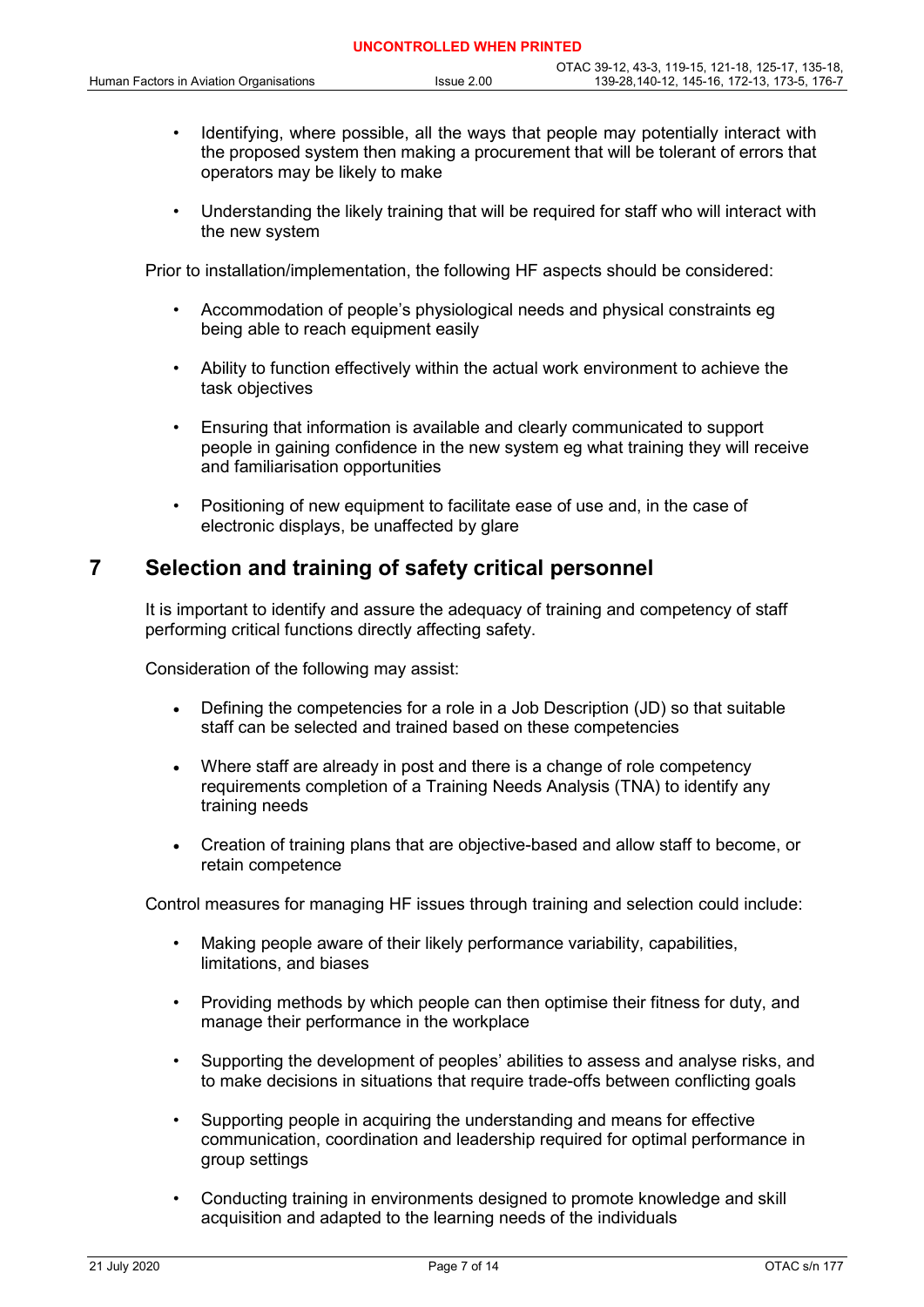- Focussing on learning and building expertise and understanding, rather than on simply following a procedure and avoiding mistakes
- Ensuring regular refresher training tailored to learning needs, role and level of experience Practising the operational application of knowledge and skills under different realistic and relevant work scenarios

# **8 Safety reporting and incident investigation**

The primary objective of safety reporting and incident investigation is to try and understand not only what happened but also why it happened, in order to prevent similar occurrences in the future. Understanding how or why personnel responded in the way they did is necessary to be able to identify and accurately describe any systemic issues, as well as to be able to make relevant recommendations.

It is important that the SMS reporting system incorporates the identification of any human performance issues so that any failure to accommodate human limitations in a design or operation is recognised and addressed. Staff should be trained and encouraged to identify and report human performance issues when reporting hazards or occurrences.

Some examples of HF issues that may contribute to an incident and should be considered in an investigation are:

- cognitive failures
- problems in decision making
- communication breakdowns
- distractions
- **fatigue**
- equipment failures
- design deficiencies of equipment and/or infrastructure
- inadequate procedures
- procedures not followed correctly
- lack of training

The list is not exhaustive and, where it is possible that some significant HF issues are present in an incident, it may be prudent to seek professional support for the HF component of an investigation.

## **9 Further information**

The following websites all contain documents, guidance material and reports that may be useful:

http://publicapps.caa.co.uk/modalapplication.aspx?catid=1&pagetype=65&appid=11&mo de=list&type=subcat&id=22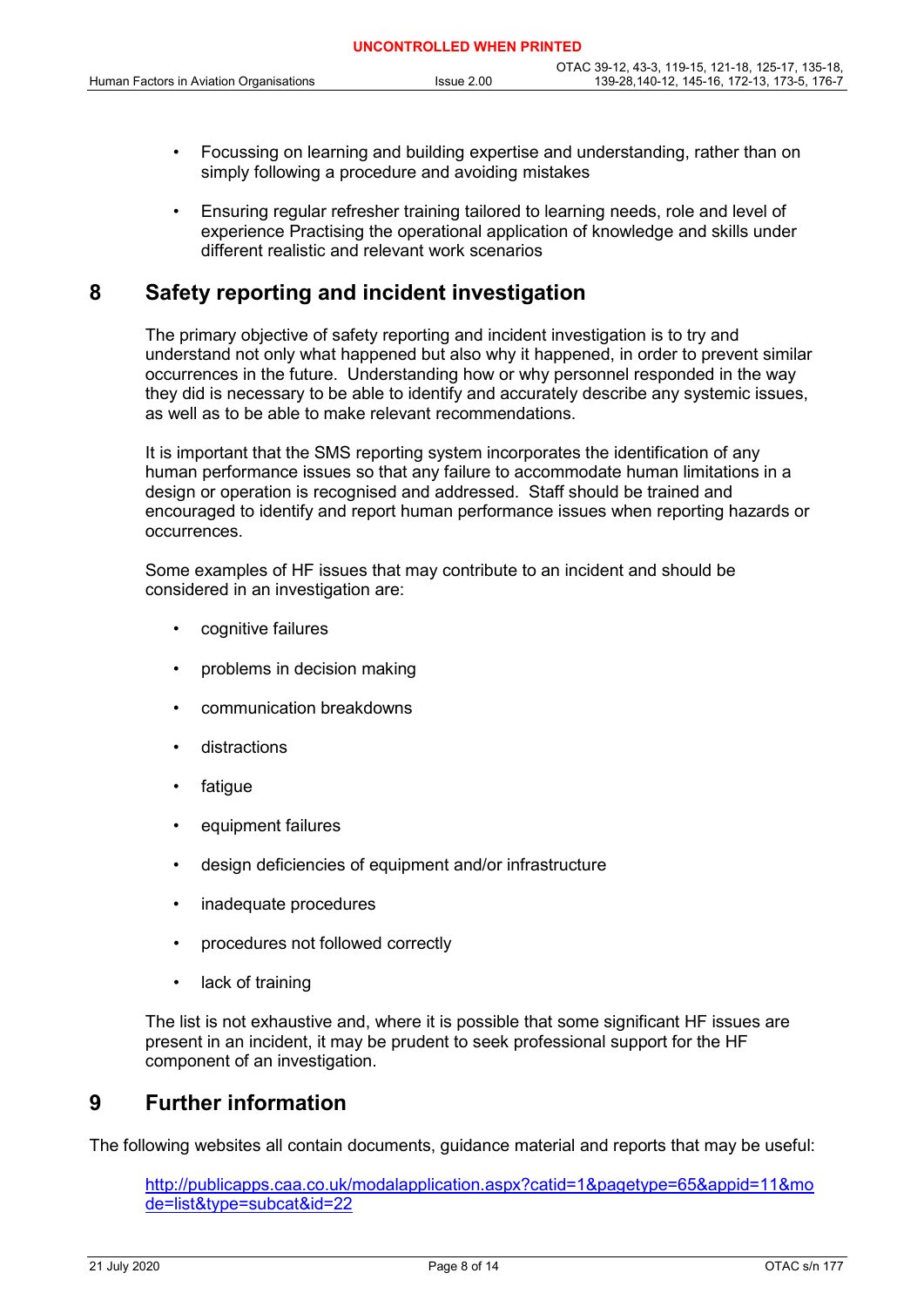https://www.casa.gov.au/safety-management/human-factors

https://www.hf.faa.gov/

https://www.skybrary.aero/index.php?title=Special:Search&search=Main+Page+- +human-performance

http://www.eurocontrol.int/articles/human-performance-atm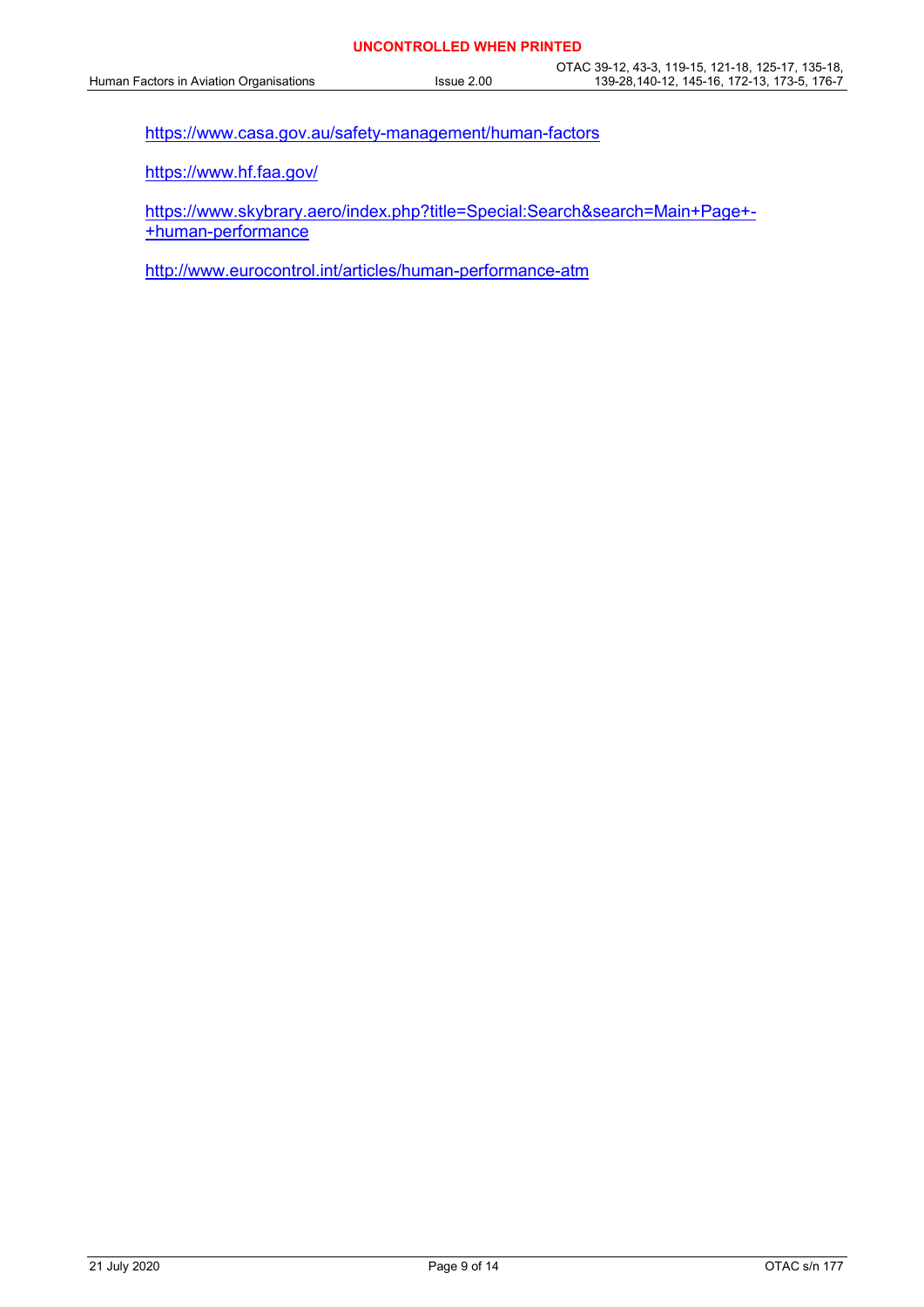# **Appendix A - Example of a Change Management Procedure with HF Considerations**

### **Introduction**

This guidance gives an example of how HF could be considered and documented during a change management process to ensure that human performance issues have been adequately addressed. A construction project is used as the example (eg a new maintenance hangar or ATC Control Tower); however, the principles apply to any form of change to an operating environment that may impact upon human performance. The methodology described can be adapted and applied, as appropriate, to ensure that HF is considered throughout the change process with the aim of achieving a smooth transition.

A major aspect of successful change management with HF in mind is based upon a communication plan to reduce resistance. This communication plan requires the participation of all workers within the area(s) potentially affected and the output should support the risk assessment process.

The communication plan revolves around answering three basic questions:

- Why the core reason for the change, how it will benefit the people doing the job
- What the *general* end state that will accomplish the "Why"
- $How the details (project plan) at this point$

The project is likely to have several phases which *could* break down as follows:

- Phase 1 Preliminary
- Phase 2 Construction
- Phase 3 End state

In each of these general phases there may be a multitude of "change points". A change point is any:

- Physical change that may alter the worker's:
	- o ability to see, hear, reach, needed items (improvement or degradation)
	- $\circ$  ability to respond in a fixed amount of time (slow down or speed up)
	- o understanding of the situation (alteration in the gathered information)
	- $\circ$  comfort level (sit/stand/operate/relax/climate control/exposure to elements)
	- $\circ$  access to work environment (route from different task areas/changed parking)
- Change in some other department/area's work practices that may impact the Standard Operating Procedures (SOPs) of the worker

At each change point the three basic questions need to be considered again (Why, What, How), and a matrix of the impact on the worker can be filled in (see Appendix A).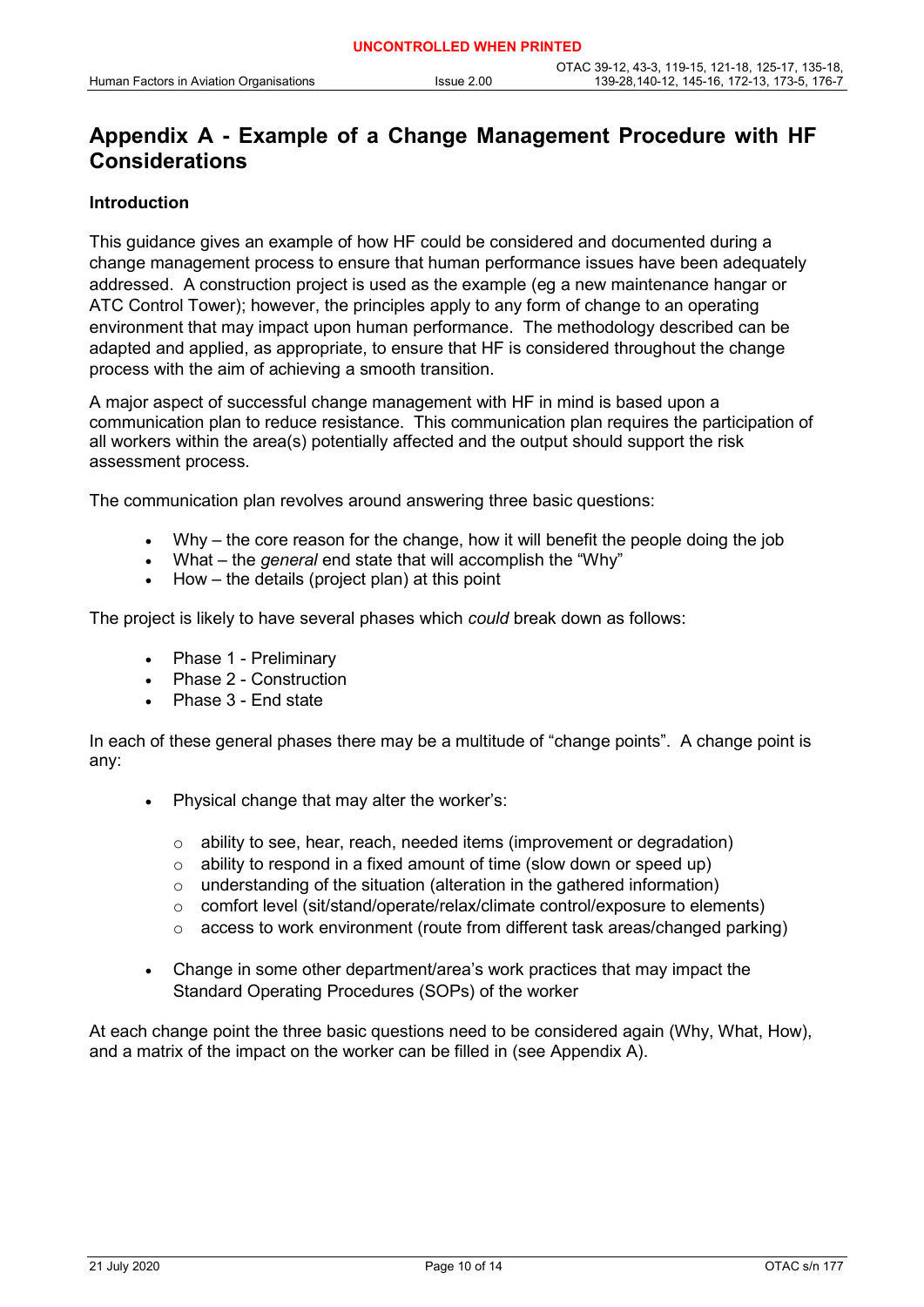### **Phase 1 - Preliminary**

Includes things like:

- drafting and design
- budgeting and approval
- bid processes
- contractor awarding
- building the construction time line

#### Consider:

• **Why** are we making the change? Always start here (this is the heart of the matter and will get people on board with the programme)

By starting with the "Why" we recognize people's core needs for Status, Certainty, Autonomy, Relatedness, and Fairness (S.C.A.R.F. – a basic overview is at Appendix C)

**What** is it going to look like at the end (compared to now)?

At the beginning of the project a matrix can be used (example at Appendix B) to find out the pros and cons of the current state, then walk through the "envisioning" of what the pros and cons will be at each subsequent anticipated change point and record them.

• **How** are we going to go about it?

For example, there may be mitigations to be identified, changes to SOPs to be made and training required. Time frames and communication plans for the next phases may also be created now to help keep staff informed.

### **Phase 2 – Construction**

Includes things like:

- Changes to the original plan
- New issues identified as the project progresses
- Delays to the project and their impact upon staff

#### **Phase 3 – End State**

Includes things like:

- Transition plans
- Familiarity/Training
- Commencement of operations
- Review of project**\***

**\***I t may be that after the introduction of the change there are issues identified that may require this process to be applied again to the proposed solution.

In each phase work again through the "why, what and how" involving all the relevant departments and staff.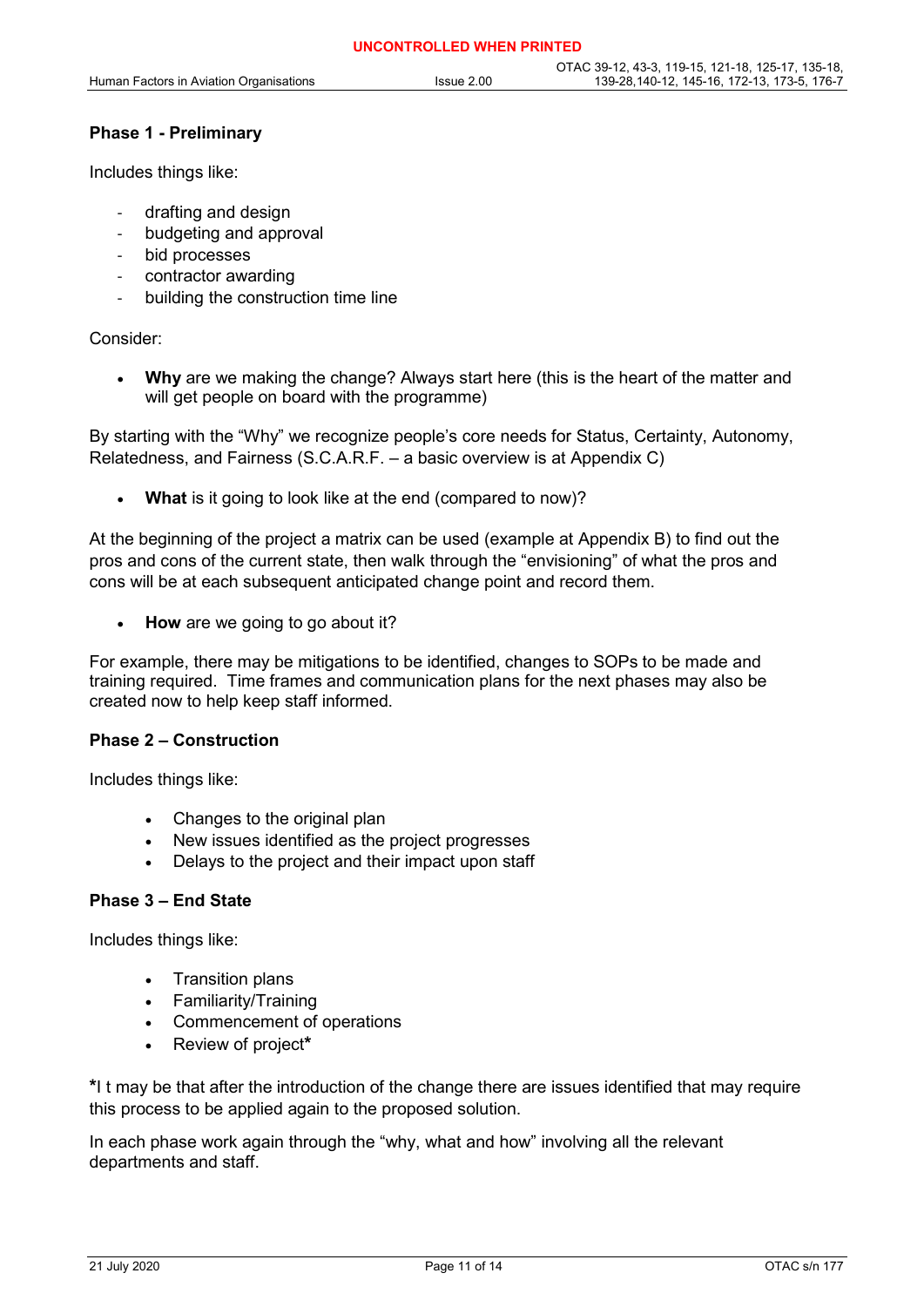### **Appendix A – HF Assessment Matrix**

Specific Worker/Job Function \_\_\_\_\_\_\_\_\_\_\_\_\_\_\_\_\_\_\_\_\_\_\_\_\_\_\_\_\_\_\_\_\_\_\_\_\_\_\_\_\_\_\_\_\_\_\_\_

Phase of Project: \_\_\_\_\_\_\_\_\_\_\_\_\_\_\_\_\_\_\_\_\_Change Point Description \_\_\_\_\_\_\_\_\_\_\_\_\_\_\_\_

Date Completed: \_\_\_\_\_\_\_\_\_\_\_\_\_\_\_\_\_\_\_\_\_\_\_\_\_ Personnel Involved \_\_\_\_\_\_\_\_\_\_\_\_\_\_\_\_\_\_\_\_

| Consideration                             | Pros | Cons | <b>Other Notes</b> |
|-------------------------------------------|------|------|--------------------|
| <b>SOPs</b>                               |      |      |                    |
| Normal<br>$\omega_{\rm{eff}}$             |      |      |                    |
| Abnormal<br>$\sim 10^{-11}$               |      |      |                    |
| Emergency<br>$\mathbb{Z}^{\mathbb{Z}}$    |      |      |                    |
|                                           |      |      |                    |
| Physical                                  |      |      |                    |
| Sight<br>$\Box$                           |      |      |                    |
| Hearing<br>$\overline{\phantom{a}}$       |      |      |                    |
| Vibration<br>$\overline{a}$               |      |      |                    |
| Smells<br>$\overline{\phantom{a}}$        |      |      |                    |
| Weather<br>$\overline{a}$                 |      |      |                    |
| Comfort<br>$\Box$                         |      |      |                    |
| Other                                     |      |      |                    |
|                                           |      |      |                    |
| <b>Tool Access</b>                        |      |      |                    |
| Power<br>$\overline{\phantom{a}}$         |      |      |                    |
| Lighting<br>$\overline{\phantom{a}}$      |      |      |                    |
| Computer<br>$\blacksquare$                |      |      |                    |
| Phone<br>$\overline{\phantom{a}}$         |      |      |                    |
| Vehicle<br>$\frac{1}{2}$                  |      |      |                    |
| Other<br>$\overline{\phantom{a}}$         |      |      |                    |
|                                           |      |      |                    |
| <b>Workplace Access</b>                   |      |      |                    |
| Parking<br>$\omega_{\rm c}$               |      |      |                    |
| Response time<br>$\omega$                 |      |      |                    |
| Privacy<br>$\equiv$                       |      |      |                    |
| Water / meals<br>$\overline{\phantom{0}}$ |      |      |                    |
| Washrooms<br>$\overline{\phantom{a}}$     |      |      |                    |
| Other<br>$\frac{1}{2}$                    |      |      |                    |
|                                           |      |      |                    |
| <b>Other Departments</b>                  |      |      |                    |
| - Altered location                        |      |      |                    |
| <b>Altered SOPs</b><br>$\equiv$           |      |      |                    |
| Other<br>$\overline{a}$                   |      |      |                    |
|                                           |      |      |                    |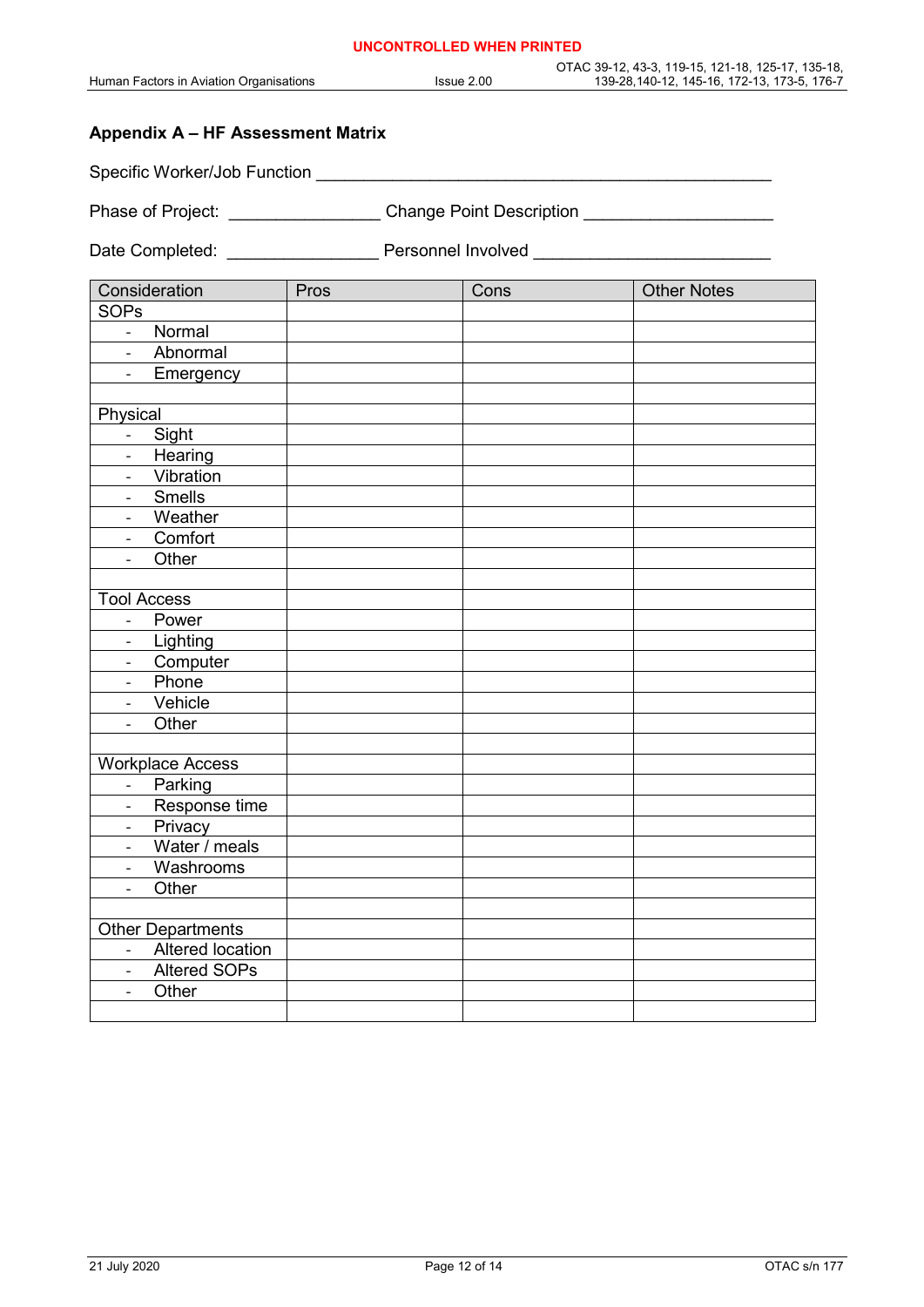### **Appendix B – The Human Brain's Performance When Threatened (Physical or Social) is Diminished**

Research with brain scans has proven that the brain's interpretation of danger is not limited to physical threats but includes real or perceived social threats or fears. By monitoring brain activity researchers have determined that those areas of the brain affected by the threat of physical danger are equally affected when the threat is of a social nature. As humans we instinctively want to "Minimize Danger and Maximize Reward" and so when threatened our response is to move away from the threat (thus reducing productivity).

So how do we avoid inadvertently developing a hostile or unfavorable social environment?

The answer lies in understanding how we react when confronted by a threat. When threatened, our brains instinctively revert to survival mode. While our brains are engaged in this "back brain" activity, the "fight or flight" syndrome, we seriously diminish our ability to access our frontal lobe, the "thinking and reasoning" area of our brain. This inability to access that portion of the brain can and often will negatively impact one's performance or reactions.

The question then is, what are these "social" threats or fears and how can we overcome them?

### **S.C.A.R.F.**[2](#page-12-0)

The SCARF model, developed by neuroscience researcher Dr David Rock, suggests that the source of these threats or fears will fall into one or more of these five categories;

- **S**tatus
- **C**ertainty
- **A**utonomy
- **R**elatedness
- **F**airness

#### **Status**

In this instance, status refers to how an individual sees themselves in the work group or team. While in most situations status is evident (manager, doctor, supervisor, captain, etc.) there is a need to ensure that everyone sees and understands that they make a contribution to the team.

Imagine that during discussions concerning your workplace a manager or supervisor says to you:

"You should go, this information doesn't concern you".

How would that make you feel? How important to the team would you feel?

Interestingly the exact same thing could be done and yet still feel inclusive. Imagine instead the phrasing:

"I know you may have other tasks to complete so if you would like to go you can, but you are welcome to stay."

<span id="page-12-0"></span><sup>&</sup>lt;sup>2</sup> Dr David Rock, SCARF: A Brain Based Model for Collaborating With and Influencing Others (2008).